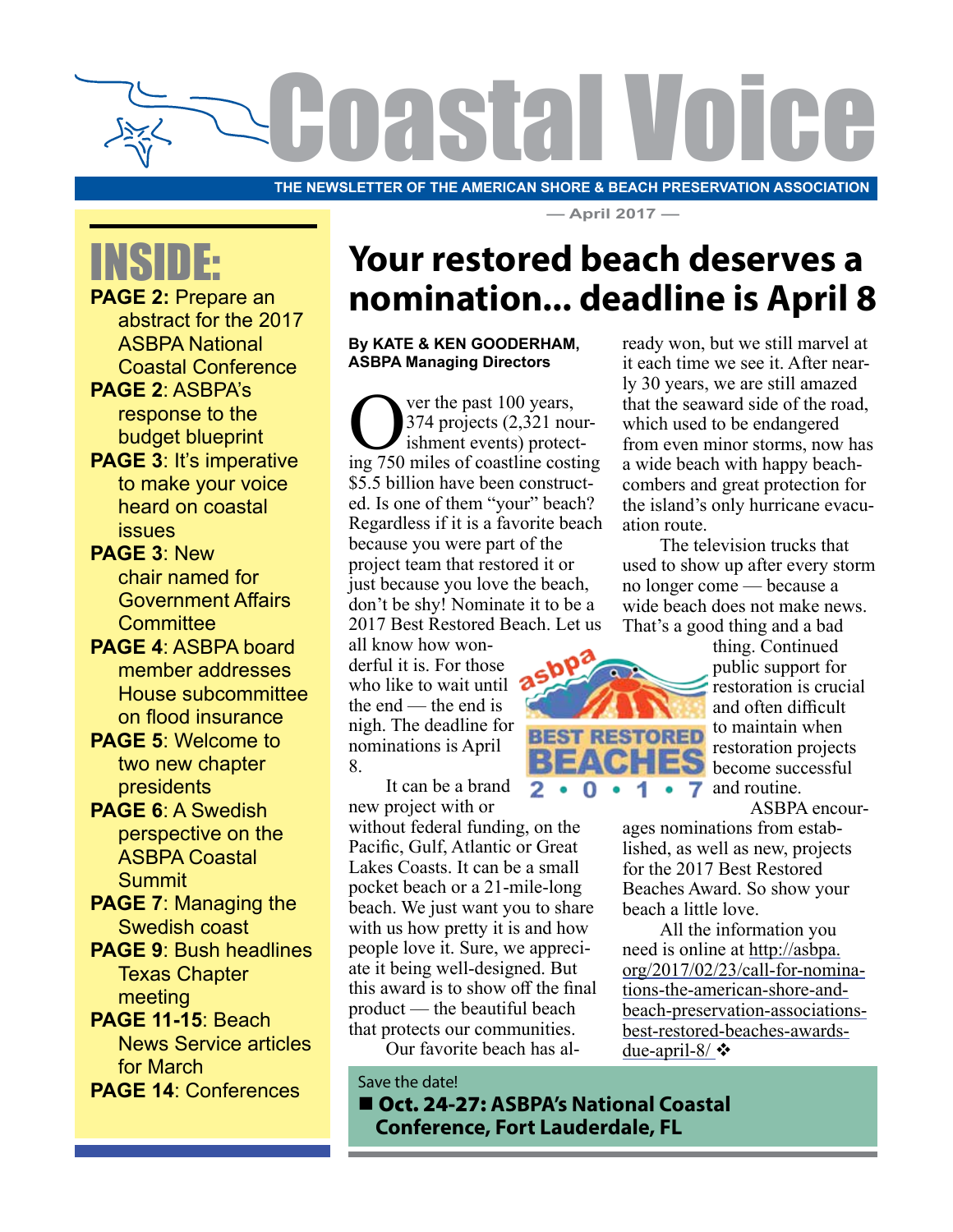### **Prepare an abstract for the ASBPA National Coastal Conference**

Bays and

SBPA and the Coastal Zone<br>
Foundation announce the<br>
2017 National Coastal Conference, Foundation announce the **L**Call for Abstracts for its Oct. 24-27 at the Greater Fort Lauderdale/Broward County Convention Center, Ft. Lauderdale, FL.

The theme of the 2017 conference, "Beaches, Bays and Beyond," continues to broaden ASBPA's focus across the entire coastal and estuarine system. The Coastal Conference provides an opportunity for all coastal stakeholders to learn together and develop collaborative networks and resources to promote best management practices to maintain and improve the health of our coastal and estuarine shorelines and ecosystems.

Technical and policy-oriented presentations or posters are invited for a broad range of coastal & estuarine ecology, science, engineering, economics, and policy. Specific topics include, but are not limited to:

• Design Concepts and Projects

• Green/Grey Infrastructure and Living Shorelines

• Regional Comprehensive Coastal Studies

• Lessons Learned from tropical storms/hurricanes (Matthew, Sandy, Katrina, Ike, etc.)

• Coastal & Estuarine Landscape Architecture

• Coastal & Estuarine Modeling

• Coastal Hazard Mapping & Analysis Tools

• Coastal & Estuarine Resiliency

• Sea Level Guidance, Planning and Adaptive Management

• Beach Restoration and



**Contract** 

Coastal Structures

• Lagoon, Wetland, Marsh, and Estuary Restoration and Enhancement

• Regional Sediment Management

• Economics of Coastal Resources

• Federal, State, and Local Coastal Policy, Regulatory and Legal Issues

• Sand Source/Beach Access Rights

• Community Outreach and Education

Presentations may be Power-Point or poster format. Abstracts (up to 500 words) are due by **May 8,** 2017. Submit abstracts via the online form at http://asbpa. org/2017/02/23/abstracts-are-nowbeing-solicited-for-the-asbpa-2017-national-coastal-conference/. Presenters are responsible for all

of their expenses including travel, lodging, and registration fees.

Notification of presentation status will occur by June 20, 2017. Additional information can be found at www.asbpa.org.  $\triangle$ 

### **ASBPA responds to the budget blueprint**

Ş

**By DEREK BROCKBANK, ASBPA Executive Director**

**ANDER SEPA has been working**<br>
with partners to respond to<br>
proposed drastic cuts and eliminawith partners to respond to the Budget Blueprint that tion of many coastal programs and research efforts. ASBPA joined with 350+ coastal, conservation, academic and marine resource organizations on a broad letter opposing cuts to National Oceanic and Atmospheric Agency (NOAA).

That letter is online at: http:// asbpa.org/wpv2/wp-content/uploads/2017/03/NOAA-budget-letter-ocean-community-CJS-final.pdf

We also joined with Coastal States Organization and dozens

#### WASHINGTON REPORT



**BROCKBANK**

of other coastal groups specifically calling out the need for Coastal Zone Management Program grants to help fund state coastal programs, and opposing the elimination of

this essential federal revenue.

That letter is online at: http:// asbpa.org/wpv2/wp-content/uploads/2017/03/CZM-Friends-Letter-FINAL-1.pdf  $\mathbf{\hat{v}}$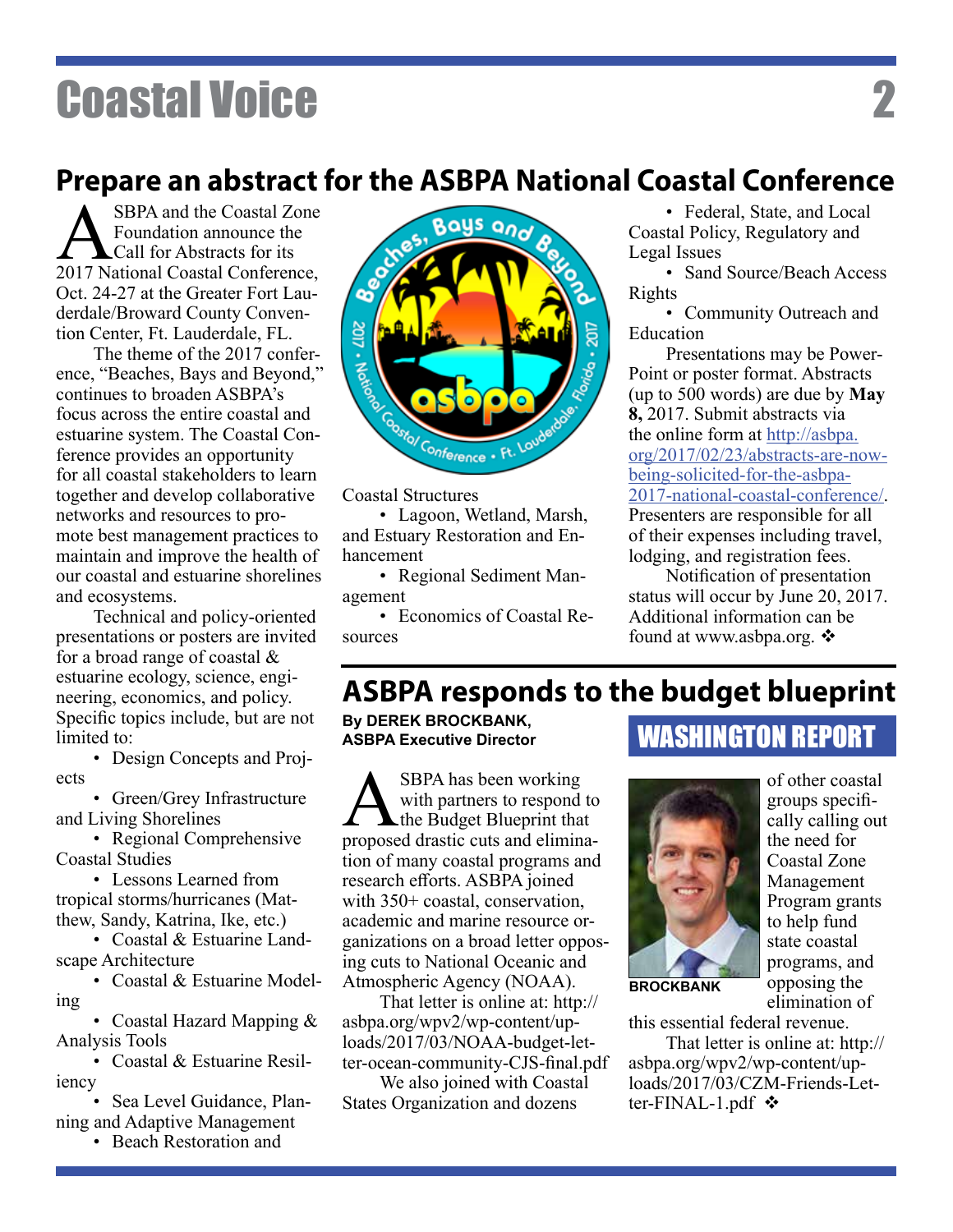### **Make your PRESIDENT'S REPORT voice heard**

**By TONY PRATT, ASBPA president**

 $\sum_{\text{care}}^{\text{S I write this, the House}}$  is about to vote on health<br>tor James Comey has just testific is about to vote on health care legislation, FBI Director James Comey has just testified before Congress, the President has released his FY2018 budget which greatly reduces funding in practically everything except defense spending, and polarization in Washington appears to have reached a new high (read: low). Is there room for optimism that the nation's coastal resources will be cared for by federal interests?

I hold on to optimism that the Members of Congress who represent coastal districts and states will attend to the needs of their coastal economic engine. From fisheries production to vast employment opportunities and on to infrastructure protection, our country's ocean, gulf and Great Lakes edge is exceptionally vital to the nation.

Similarly, along with the nation's current government investment priority's challenges my state, Delaware, is having severe budgetary hardships. While we further reduce spending and therefore reduce services, we have been successful in telling our story that investing in coastal green infrastructure actually provides needed tax revenue that goes toward spending areas that do not generate revenue. That is a key area for ASBPA to keep telling our national story; the investment in coastal resources produces tax revenues that are needed elsewhere,

and that investing in reducing storm damages before they occur is far cheaper than cleaning up and rebuilding after the storm.

The Members of Congress I talk to understand this quite clearly. But, say it again and again we must. Don't give up your optimism. I see the current state of affairs in DC as something like a market



adjustment. The political divides and dysfunction that are reported on every day cause each of us to reflect on how we want our central government to do the work of the people. We need to speak out, to let our

**PRATT**

Members know what is important to us, and to change the way they are currently doing business.

I am asking every one of you (in the U.S.) who reads this piece in "Coastal Voice" to take a halfhour and write a note (or email) to your two senators\* and representative\* in Congress to remind them that the coast provides. It provides economic vitality, it provides economic opportunity, it provides life, it provides recreation, and it provides soul cleansing nurturing to countless American citizens. It is our life, heart and soul; let's fight for it a little harder. Thank you.

*\* You can find contact information for your senators at www. senate.gov and your representative at www.house.gov. ❖* 

### **New chair named for Government Affairs Committee**

SBPA advocates for healthy<br>coastlines by supporting na-<br>tional and regional policies<br>that will improve the United States coastlines by supporting national and regional policies that will improve the United States ability to protect, restore and maintain coastal systems. The Government Affairs Committee leads that

effort by:



• Developing a government af-

fairs work plan • Providing oversight for staff

• Providing input for the Coastal Summit

**WALTHER**

• Meeting regularly via telecon-

ference

Michael Walther, our recently appointed Government Committee chair, said: "Now, more than ever, our collective voice is needed to assure that our beaches, bays, and coastal communities are restored and maintained as part of our national infrastructure. ASBPA is instrumental to our voice and interests being heard in Washington and throughout the nation. As chair of ASBPA's Government Affairs Committee, I welcome the challenge and invite others to join our mission to benefit our common interests."

If you wish to be a part of this committee, contact Derek Brockbank at Derek.Brockbank@asbpa. org.  $\bullet$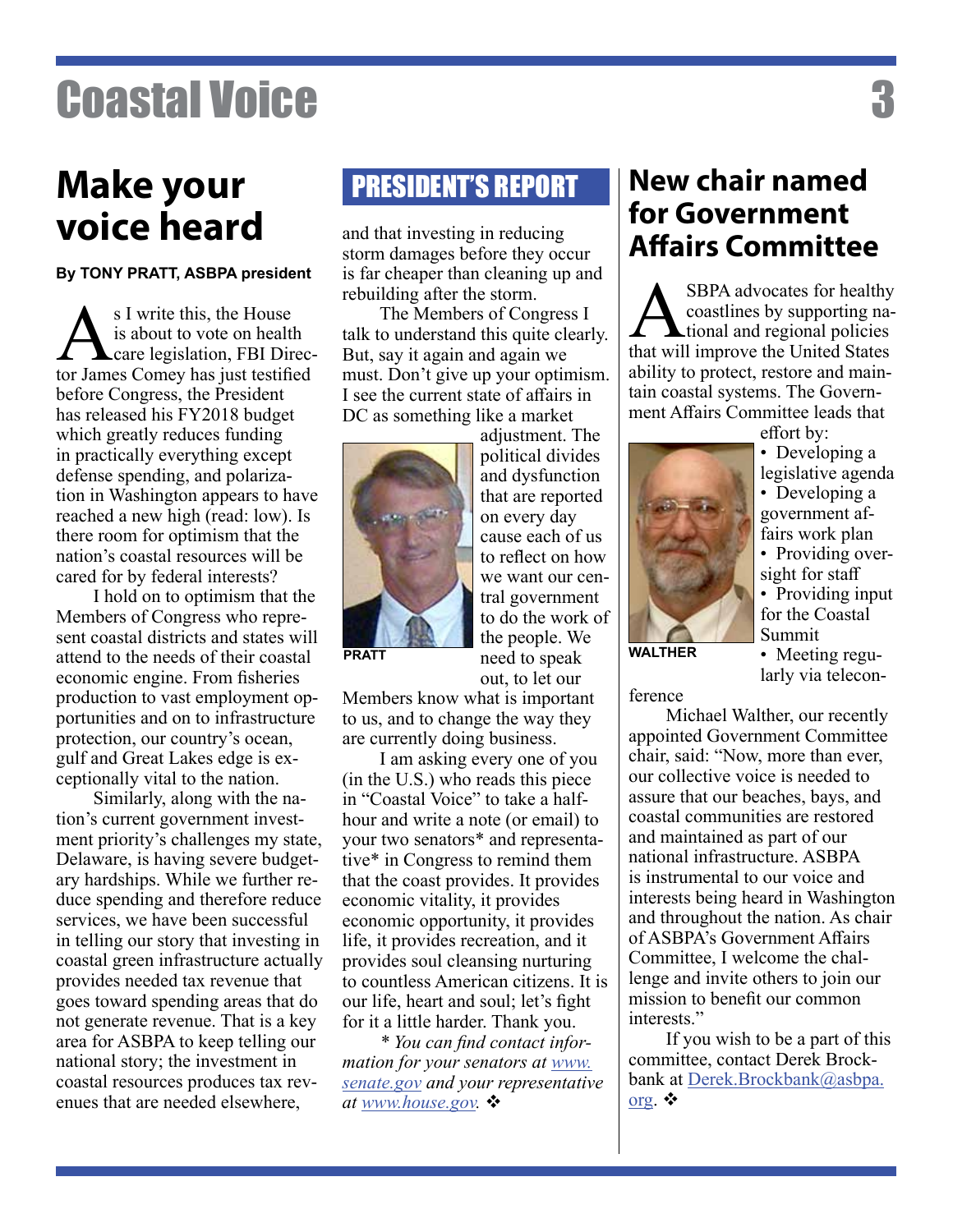#### **ASBPA board member addresses House subcommittee**

**Editor's Note***: Congress is gearing up to reauthorize the National Flood Insurance Program (NFIP), which will expire at the end of September without an extension. On March 17, ASBPA Board Member Aram Terchunian was a witness before the U.S. House of Representatives' Committee on Financial Services, Subcommittee on Housing and Insurance. Below is his testimony.*

The NFIP have helped save lives, property and resources through a classic carrot and stick program of incentives and regulations. However, changing technology, science, and policy have created new opportunities to improve the program.

In a nutshell, newer buildings that are constructed and maintained to the NFIP standards and ICC building codes are experiencing far less flooding damage than older, *legacy* homes that do not meet present standards. Moreover, those areas protected by well designed, built, and maintained flood risk reduction projects, such as beach and dune nourishment, experience significantly less damage during extreme events.

The goal in my opinion is to decrease the number of pre-FIRM substandard structures and increase flood protection and resiliency projects.

#### *Examples of integrated coastal risk mitigation*

West Hampton Dunes is a small two-mile village on the barrier island of Long Island. In 1992, a coastal storm pierced the island, creating a one-mile inlet and de-



ASBPA board member Aram **Terchunian** (center) during his testimony before the House **Subcommittee** on Housing and Insurance.

stroying almost 300 homes. At the time, it was used as the poster child of how to mismanage a beach. Today, this humble community is the blueprint for coastal management and flood insurance modernization. It is a net economic generator to the local, regional, and national economy as well as the NFIP premium pool.

The barrier island was rebuilt through a beach and dune project engineered and supervised by the U.S. Army Corps of Engineers. The village then embarked upon an aggressive program of sand fencing and beach grass planting that increased the dune. The village also implemented zoning measures that allowed property owners to build as much as 4 feet above the NFIP 100-year (0.1%) flood Level without a zoning variance.

In the 22 years since the project was constructed, there have been zero houses lost and only minimal flood damage claims, even after Superstorm Sandy. This is an example of how integrating flood protection projects, with locally implemented NFIP and zoning regulations, and locally driven beach and dune enhancements have resulted in a resilient community that is a net benefit to the NFIP.

Conversely, surrounding communities that did not have an engineered flood protection project and were populated by a substantial number of pre-FIRM buildings suffered terribly during Sandy. The human anguish in these areas exceeded even the substantial flood insurance, infrastructure, and natural resource losses.

#### *How to incentivize local communities through NFIP*

**Continued on next page** Local communities are incentivized if they can provide increased flood and erosion protection to their community at minimal cost. However, many communities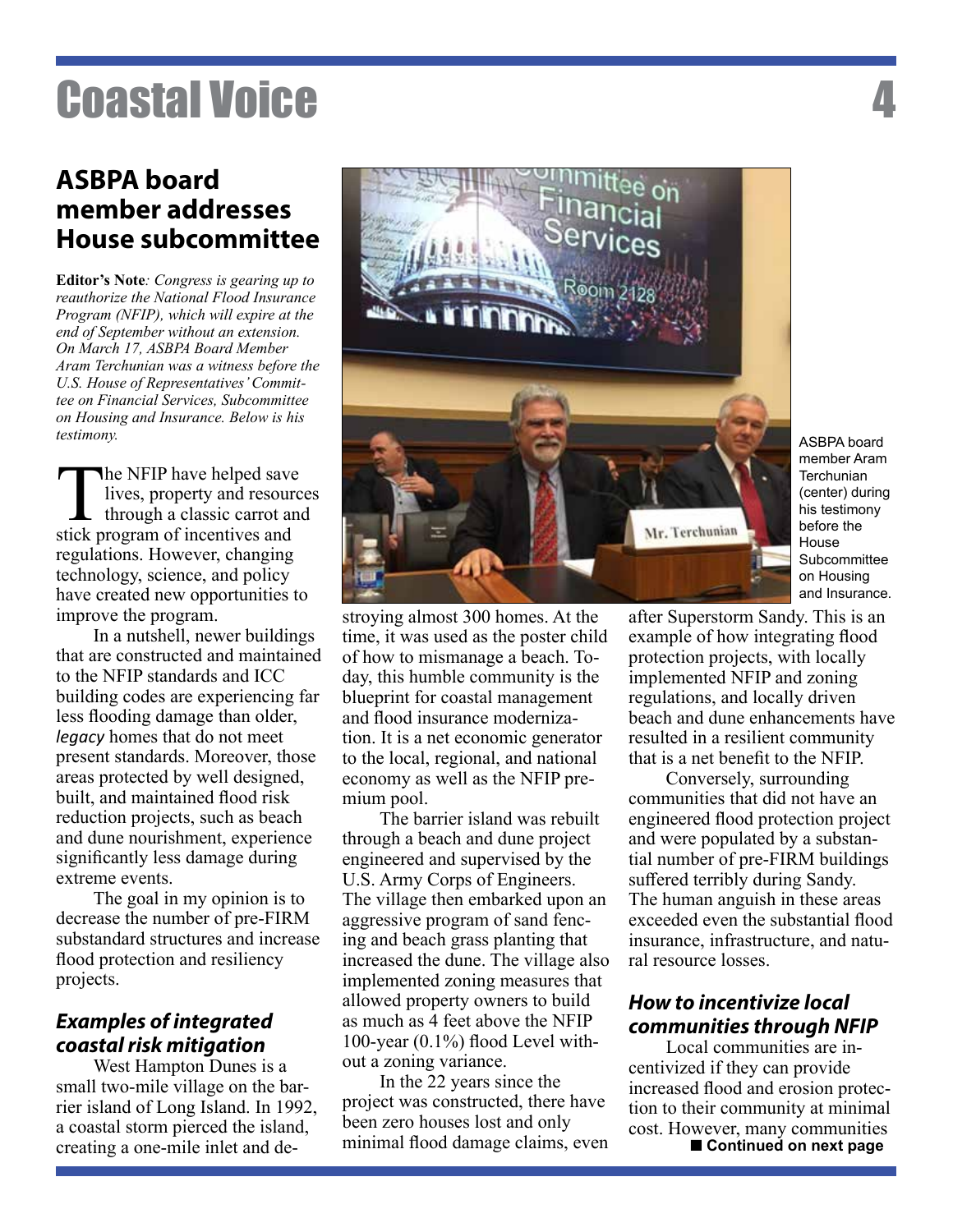### **Meet two new chapter presidents!**

The Great Lakes and the Ha-<br>waii chapters of the ASBPA<br>recently had elections. Wel-<br>come our two new chapter presiwaii chapters of the ASBPA recently had elections. Welcome our two new chapter presidents, and contact them if you wish to be involved in one of these local chapters.

*Dolan Eversole* is the president of the Hawai'i Shore and



Beach Preservation Association, having served the past three years as vice president. Eversole serves as the Waikīkī Beach Management Coordinator through the University of Hawai'i Sea Grant Program. Eversole

**EVERSOLE**

has served as the NOAA Coastal Storms Program, Pacific Islands Regional Coordinator from 2010 to 2015 and from 2003 to 2010 as a technical and coastal policy advisor to the Hawaii Department of Land and Natural Resources. Contact



him at eversole@ hawaii.edu.

*Ed Liegel*, P.E.: is the new president of the Great Lakes Chapter of ASB-PA. He is a Senior Marine Engineer with W.F. Baird & Associates Ltd.,

and has spent his entire career managing studies

#### **House————————————————––** ■ Continued from page 4

do not have the technical staff to prepare and review the Community Rating System (CRS) application. Aid to communities and simplifying the application process would benefit many policyholders at a small cost.

Rewarding communities that streamline permitting under the local zoning code when complying with NFIP flood mapping removes a tremendous cost and time impediment for homeowners. Pre-disaster mitigation planning is not being transformed into projects due to a lack of funds.

#### *Impact of current flood insurance rates*

The effect of recent premium increases is disproportionally impacting middle and lower income families. The payback period to raise an existing pre-FIRM home into compliance is too long. As a result, homeowners do not elevate their homes before experiencing flood damage.

Post-disaster programs such as the Increased Cost of Compliance Coverage (ICC) is insufficient to elevate a typical home on Long Island, where costs run up to \$200,000 and the program maximum is \$30,000.

related to the planning, design, and operation of marine infrastructure, such as beaches, boardwalks, shore protection, ports and navigation structures. Liegel has had the good fortune to be part of a variety of

Simply stated, we must convert more pre-FIRM homes to NFIP compliant homes faster. Policy holders are the key to the process. Homeowners will elevate and flood proof their homes before the flood if it is in their immediate financial interest.

The financial stick of increased premiums without a commensurate financial carrot will not work. It is not reasonable to expect a consumer to invest up to \$200,000 for an annual payback of \$4,000 or \$5,000.

The NFIP plays a critical role in protecting the citizens of our nation. Making the NFIP more resilient means moving more pre-FIRM homes into NFIP compliant homes faster. The goal of elevating homes can be accomplished if commensurate financial incentives are balanced with reasonably priced insurance.

Integrating flood risk mitigation projects such as beach and dune nourishment with NFIP standards and locally streamlined zoning will protect lives, property and resources.

Testimony is also online at https://zeldin.house.gov/mediacenter/press-releases/two-long-islanders-participate-house-subcommittee-hearing-flood  $\clubsuit$ 

multi-disciplinary marine projects in the Great Lakes, Gulf of Mexico, Caribbean, Australia and Africa and has spent considerable time abroad related to these projects. Contact him at eliegel@baird.com.  $\mathbf{\hat{v}}$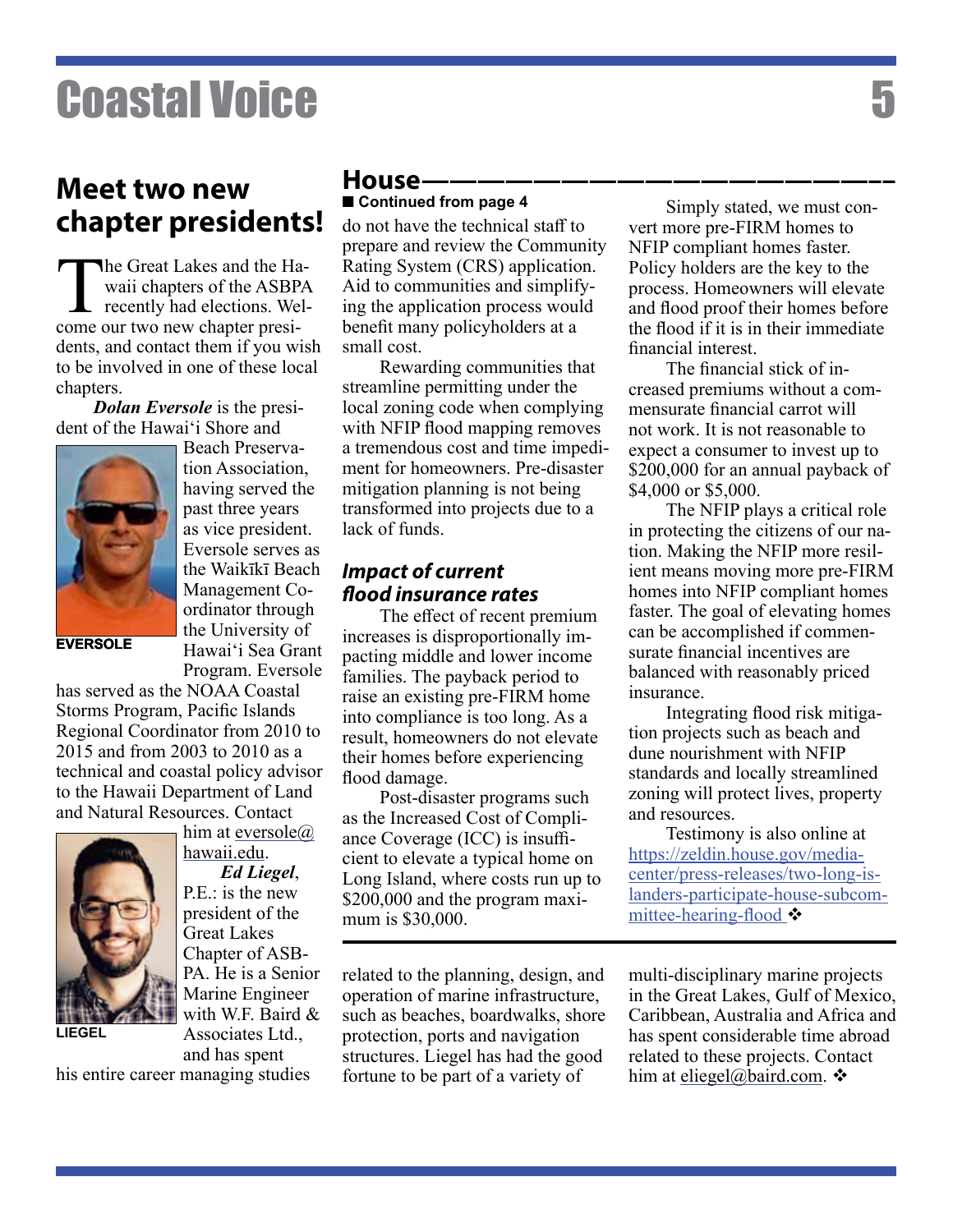### **A Swedish perspective on the ASBPA Coastal Summit**

#### **By CAROLINE FREDRIKSSON, Ph.D. student, Lund University**

The 2017 ASBPA Coastal<br>Summit in Washington, I<br>was in several ways a ver-<br>rewarding experience for me. A Summit in Washington, DC, was in several ways a very rewarding experience for me. After learning to separate people from hurricanes and paradoxically long abbreviations from actual words, there was plenty to learn for a visiting Swedish Ph. D. student. My name is Caroline Fredriksson and I am currently on my third year of a Ph.D. within coastal engineering at Lund University in Sweden. My background is in environmental engineering, holding a Master's degree in water resources engineering. I came over to the ASBPA Coastal Summit to learn more about coastal management in the US and to find inspiration for how we can arrange similar advocacy meetings within the coastal section of the Swedish Association for Water (SAW), which I am chairing.



It was truly inspiring to follow the well-organized meeting and the participants work towards a more sustainable coastal management. It was also encouraging to see the commitment from senators, representatives, and leaders within the organizations involved. I was

The Student/New Professional Committee submits a monthly column that either highlights research or experience of ASPBA's students and new professionals. If you are a student or new professional and would like to contribute to the monthly student/new professional column, please contact Tiffany Roberts Briggs: briggst@ fau.edu. If you are a seasoned professional and would like to connect with any of the monthly writers, please also contact Tiffany Roberts Briggs.

amazed over the amount of direct meetings with senators and representatives taking place during the days of the Coastal Summit.

I have to admit that, for a fan of the TV series "House of Cards," it was a surreal (and super-cool) feeling to walk around in the Senate Office Buildings and to attend the Coastal Celebration reception with prominent U.S. politicians which, thanks to ASBPA's efforts, showed both knowledge and engagement in coastal issues. I hope that we will be able to create a similar, though much smaller, structure for advocacy and information with respect to the Swedish decision makers.

Finally, I would like to thank the organizing committee and the student volunteers for an excellent, inspiring meeting and a friendly and thoughtful welcome to the association. I hope to see you all again in Fort Lauderdale in October.  $\mathbf{\hat{v}}$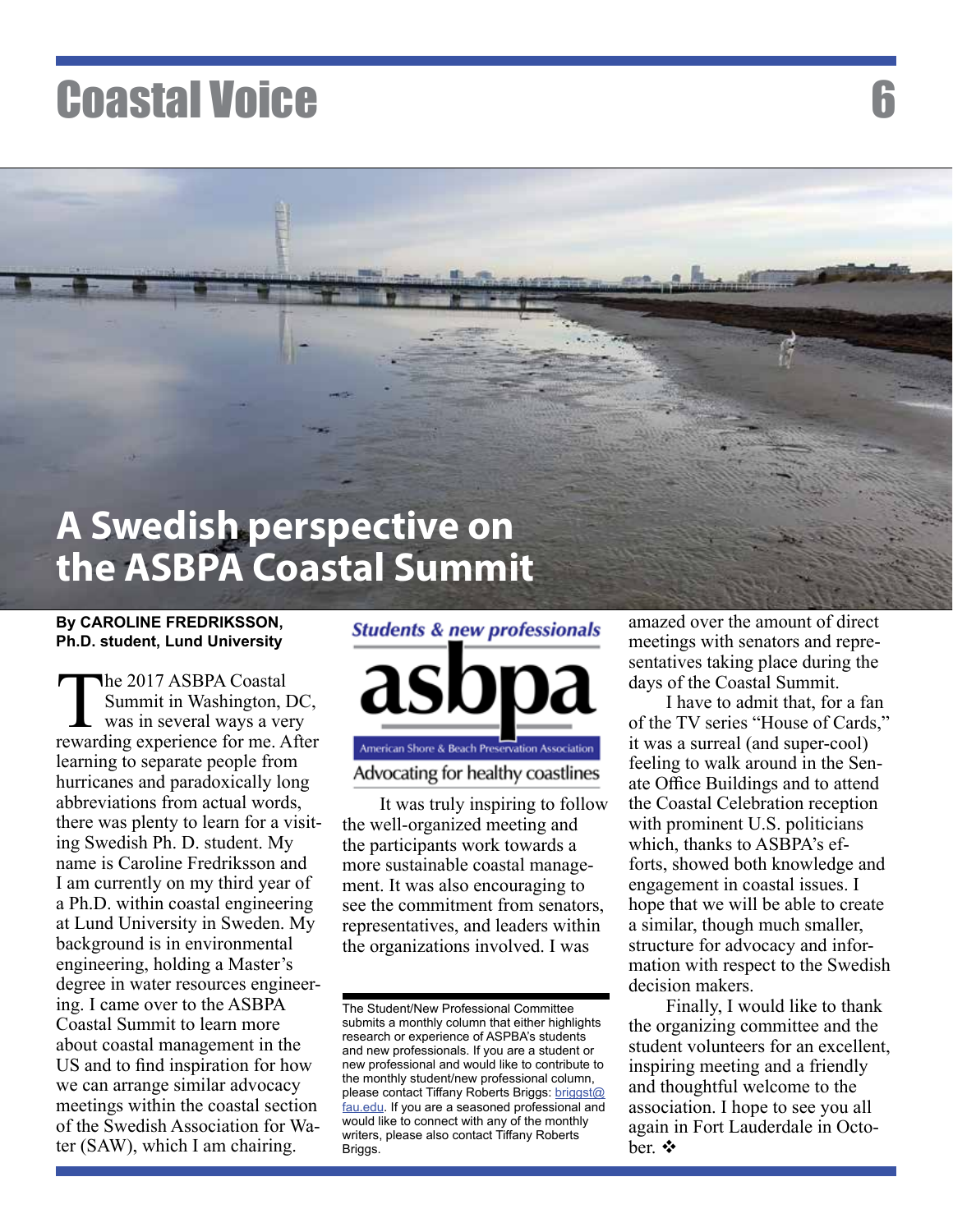### **Managing the Swedish coast**



**By CAROLINE FREDRIKSSON, Ph.D. student, Lund University**

The Swedish coastline is<br>2,400 km long with its r<br>part within the Baltic Se<br>and parts of the west coast fact 2,400 km long with its main part within the Baltic Sea, and parts of the west coast facing the North Sea. The coastline is very diverse, covering most beach types from rocky coastline, to gravel beaches and fine sandy beaches

with vast dune landscapes. Still, coastal engineering is a rather small field of work and there are only a handful of coastal engineers. For example, there has only been one nourishment project in the entire country carried out with sand from an offshore source.

Before I started my Ph.D. I was working for four years within consultancy, primarily with river

and coastal engineering. In Sweden coastal erosion and flooding is mainly an issue in the very south, where most of our sandy coasts are found and the post-glacial uplift does not compensate for sea level rise. From an international perspective, the problems are small and manageable. Unfortunately, our coast is poorly managed due to lack of policies and funding on a national level. We still see valuable sandy beaches being converted into continuous stretches of seawalls and revetments. Like in most places, our beaches have high nature and recreation values which create jobs and revenues from tourism.

To raise awareness of flood and erosion risks, increase the knowledge in coastal processes, and improve cooperation between engineers, planners, biologists, etc., we recently started up the coastal section within the Swedish Association for Water (SAW). This spring our second technical conference will be held, where we invite

**Continued on next page**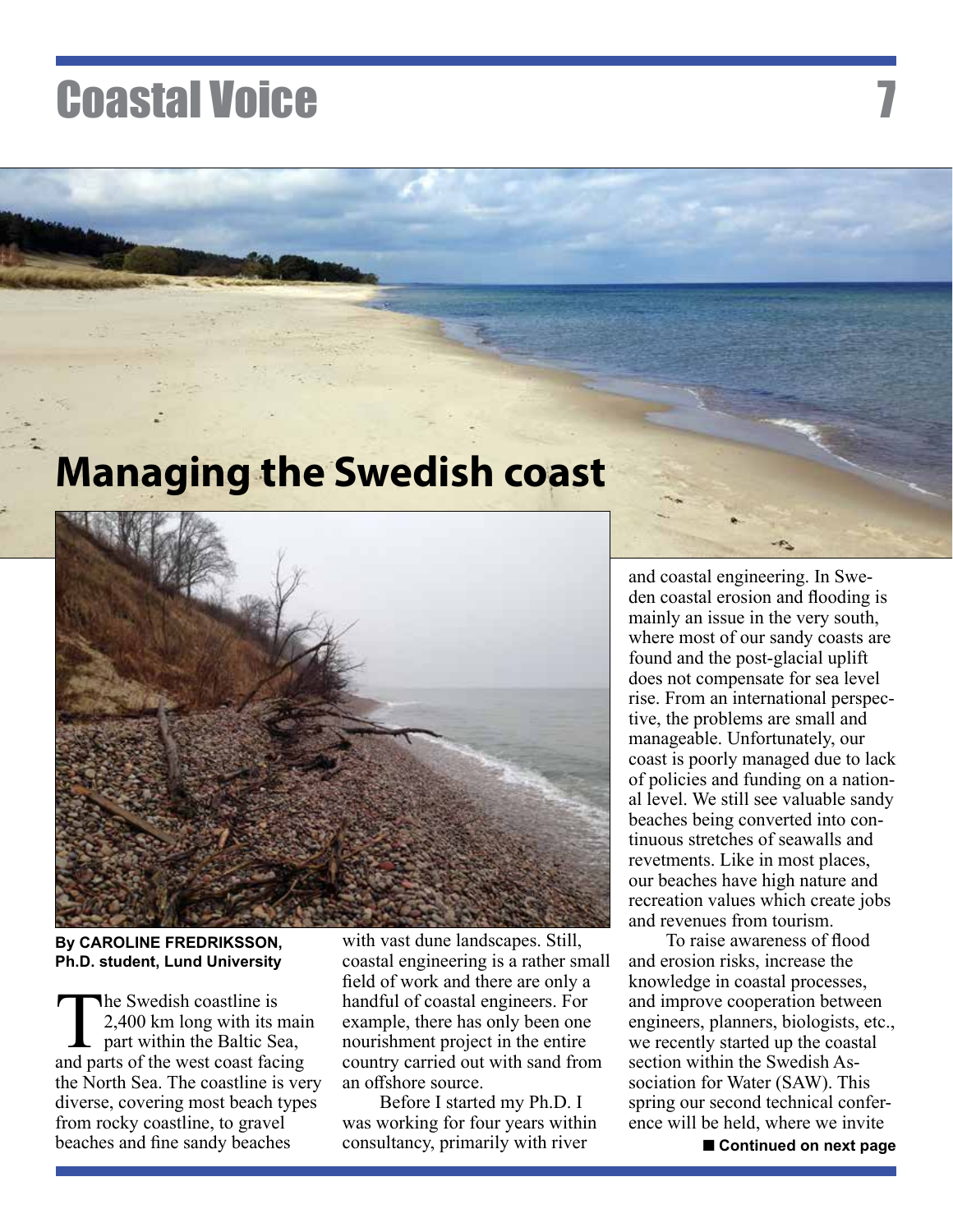#### **Managing** ■ Continued from page 7

international speakers to learn how other countries are dealing with their coastal problems and organize coastal management.

The next step, as I see it, is to create a platform for advocacy and interaction with politicians on a national and regional level. It was through my supervisors, Professor Hans Hanson and Professor Magnus Larson, who have worked a lot in the U.S. mainly with USACE, I heard about ASBPA and the Coastal Summit in Washington, DC, described elsewhere in this issue.

Hopefully, I will also have the possibility to attend ASBPA's technical conference in October and share some of my research results



so far. My thesis work concerns long-term evolution of beach and dune systems under influence of sea level rise. I develop a numerical model which simulates cross-shore sediment trans-

**FREDRIKSSON**

port and beach profile evolution. The model is based on a simple schematization of the beach profile where the beach, bar and dune are modelled as separate volume entities. Included processes are dune erosion and overwash, beach-bar exchange, dune recovery from aeolian transport, nourishments, and sea level rise.

So far I have mainly focused on the aeolian transport scheme and the morphological evolution of dunes. In the next step, I will couple the cross-shore model with



a longshore sediment transport model of one-line type. The aim is to develop a fast, simple, and robust model that can be used for simulation of multiple future scenarios to provide a better estimation of shoreline position, including seasonal variations and storm effects, and the long-term dune evolution.

Dunes are in many places important parts of the coastal protection against flooding and erosion. Hopefully my work can contribute to a better understanding of their future evolution in a changing climate. My study site is Ängelholm beach, located in south Sweden, and the last years I have carried out some fieldwork including topographic surveys and sediment analysis.

To validate the model I am now looking for a longer dataset, preferably spanning over decades, including observations of both storm erosion and dune recovery due to aeolian transport. If anyone is willing to share data or cooperate in this matter, you are welcome to contact me at caroline.fredriksson@tvrl.lth.se.

Besides my thesis work, I still do some consulting, mainly within flood protection design and shoreline evolution modelling. I also teach and supervise master students. Last year, I initiated a study on nearshore currents, a new research field in Sweden, with the aim to improve swimmer safety after a tragic drowning accident on the east coast. We built and deployed drifters, and carried out the first rip current observation ever in Sweden.

Another major interest of mine is extreme value analysis and how statistical models can be complemented with studies of historical storm events. I am currently supervising a master project on multivariate extreme value analysis of waves and water levels in South Sweden. There is lots of work that needs to be done in Sweden, both research- and policy-wise. As a step in improving communication and cooperation between different

**Continued on next page**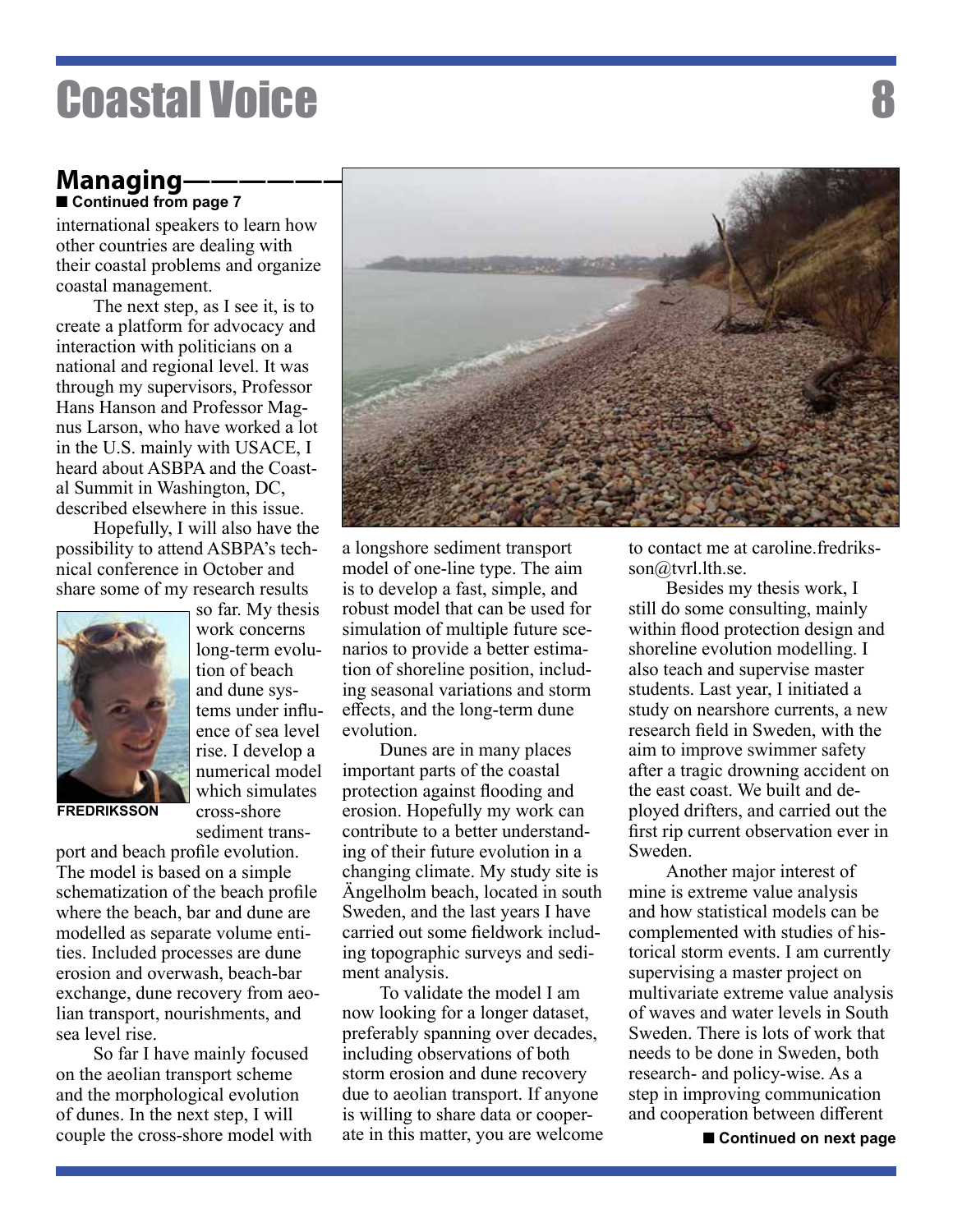

### **Bush headlines Texas Chapter meeting**

#### **By DAN HEILMAN, Texas Chapter Secretary**

**O**n March 8, the Texas Chapter met in Austin, Texas.<br>George P. Bush, Land Commissioner of the Texas General ter met in Austin, Texas. George P. Bush, Land Commissioner of the Texas General Land Office (GLO), provided a presentation where he emphasized the importance of the Texas coast for national security and the national economy, and that issues along the coast are relevant to all Texans and U.S. citizens. The GLO continues to work towards increasing awareness about the significance of Texas coastal issues to citizens who don't live in coastal regions.

Commissioner Bush highlighted the efforts that are being taken to improve coastal resiliency in Texas, including the Coastal Master Plan

being led by GLO and the Coastal Texas Study being led by the U.S. Army Corps of Engineers with GLO as a local sponsor.

Babe Schwartz was a former

**Continued on next page**

#### **Managing** ■ Continued from page 8

professions in Sweden, my supervisors and I published an English-Swedish dictionary for coastal engineers and planners last year.

Although I am dedicated to coastal research in Sweden and work for improvement of our national coastal management, I strive to follow in the footsteps of my supervisor and establish strong international cooperation. I have so far during my Ph.D. studies visited the coastal research groups at TU Delft in the Netherlands and University of Queensland in Australia. From these experiences I have learned how enriching and eye-opening international exchanges are.

**Texas Chapter** ASBPA ervation Through Cooperation

When I finish my thesis about two years from now, I hope to find a post-doc position at a university or research center abroad. In the future I wish for an academic career, ideally combined with some consultancy, as I like to keep one leg in the real world (or at least on the beach).  $\mathbf{\hat{v}}$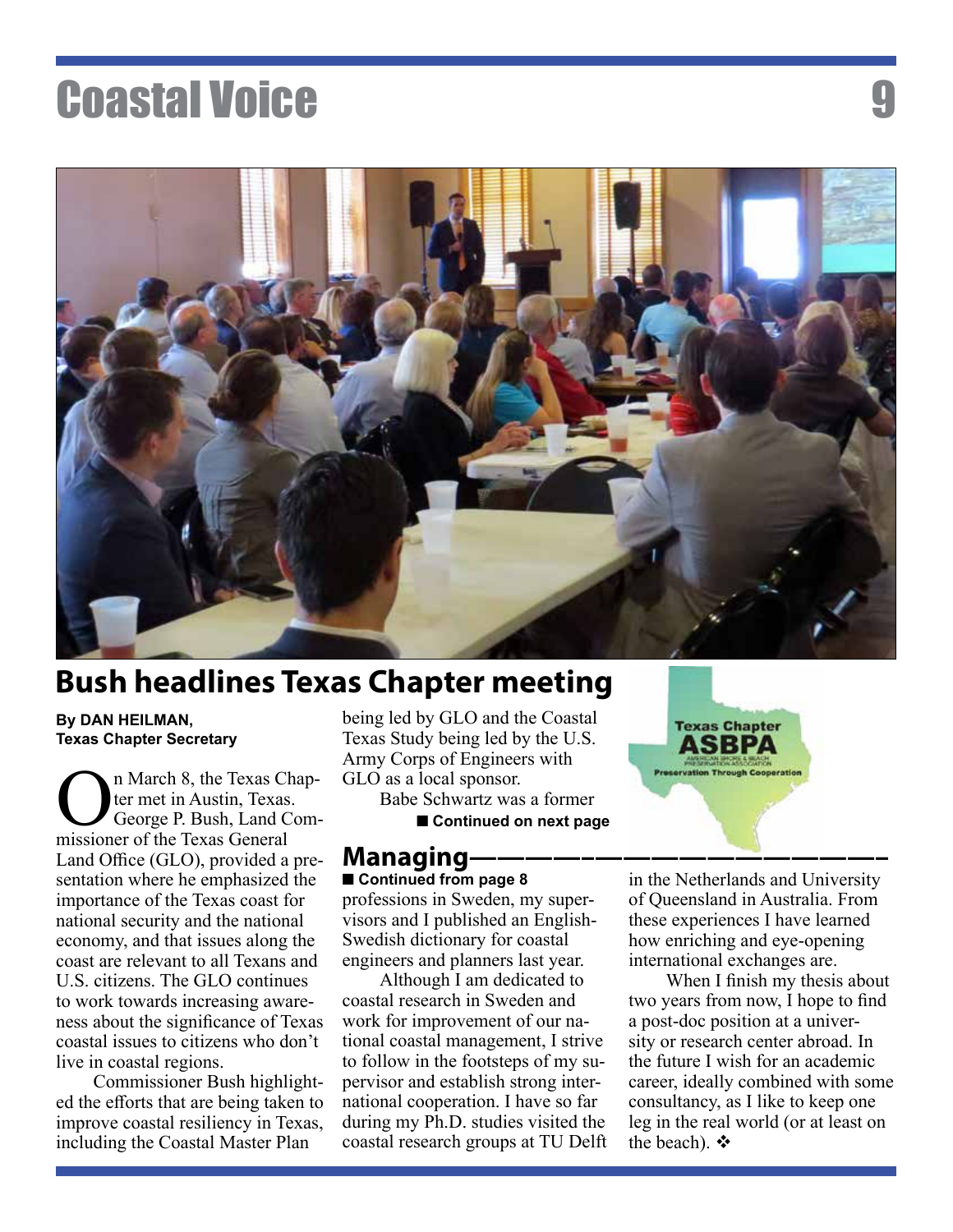### **Continued from page 9**

member of the Texas Legislature who served in the Texas House of Representatives from 1955 to 1959 and the Texas Senate from 1960 to 1981, representing Galveston. The recently completed beach nourishment project to the west of 61st Street along the Galveston seawall was named "Babe's Beach" in his honor.

State Representative Wayne Faircloth, who serves the Texas House of Representatives District 23 (composed of Chambers and Galveston counties), provided background on the House Select Committee on Texas Ports, Innovation & Infrastructure, as well as the important role the GLO provides in advocating the Texas coast.

Cris Weber solicited articles for the TX ASBPA newsletter and abstracts for the upcoming symposium. The symposium will be held in Port Aransas at UT-MSI on April 25, with a field trip being led by Skip Davis on April 24. Abstracts are due March 31.

Weber also described ongoing collaboration between Texas ASBPA and the Houston Chapter of COPRI, and explained that CO-PRI membership is not exclusive to engineers.

John Lee provided an update on the TX ASBPA 2017 state legislative agenda:

• RESTORE money should be spent for coastal issues as intended.

• Dedicated funding source for CEPRA.

• Support coordination between TDEM and FEMA to ensure public assistance funding eligibility for BUDM projects.

• Affordable windstorm insur-



Left: State Rep. Wayne Faircloth. Below: Texas Land **Commissioner** George P. Bush.



• Support for surge protection/ suppression project along upper Texas coast.

• Support for state and federal coastal studies (Coastal Master Plan and Coastal Texas Study).

• Support for coastal projects and programs to protect and enhance the Texas coast.

• Support ASBPA national efforts at state level.  $\mathbf{\hat{P}}$ 

### WWW.ASBPA.ORG



There are still a few days left to submit a nomination for this year's Best Restored Beaches awards — the deadline is Apr 8! Consider nominating your local community if you haven year's Best Restored Beaches awards — the deadline is April 8! Consider nominating your local community if you haven't already.

Also check the home page for the link to submit your abstract for the 2017 National Coastal Conference "Beaches, Bays and Beyond." The deadline for those is May 8. We look forward to our best conference yet — plan to join us in Fort Lauderdale this fall!

As always, all the latest Beach News and updates on legislative action items are linked to our home page. Follow us on Twitter and "like" us on Facebook to stay up to date with all of the latest news and happenings. — *Beth Sciaudone, Ph.D., ASBPA Webmaster*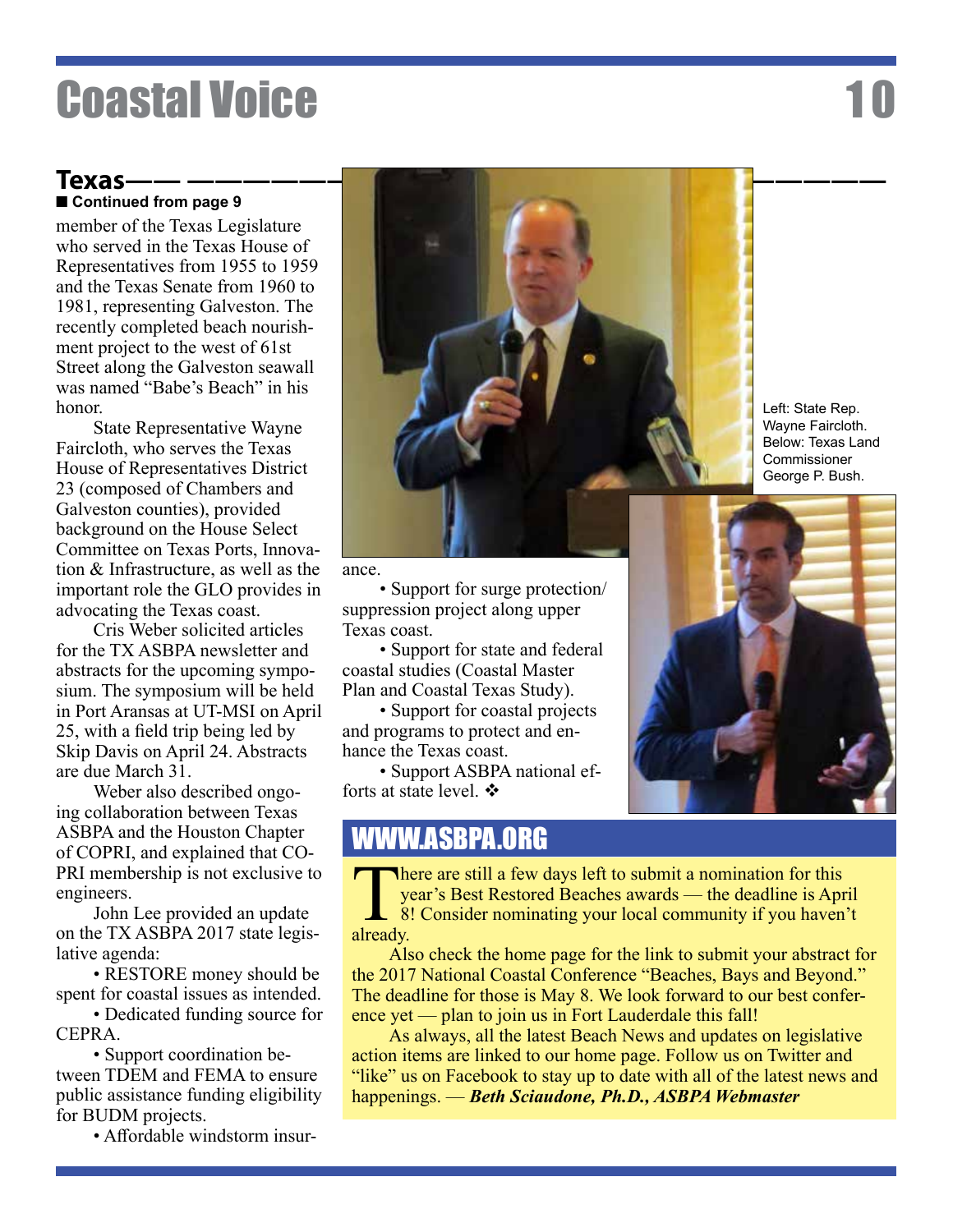#### American Beach News Service:

### **New national beach restoration database now online**

*• How many beach restoration projects have there been throughout the United States?*

*• What's the biggest project by volume? By distance?*

*• What's the oldest project? The newest?*

*• Which state has done the most projects? The fewest?*

**Communities searching for<br>
information to make coast**<br>
want to know the answers to thes information to make coastal management decisions often want to know the answers to these and more questions. Coastal scientists looking for good data also want to know, as does the media when they're researching stories.

Until now, there wasn't a source of easily-accessible national statistics online. But, on Feb. 28, the American Shore & Beach Preservation Association (ASBPA) rolled out a new online National Beach Nourishment Database – featuring data on projects comprised of nearly 1.5 billion cubic yards of sand placed in nearly 400 projects covering the continental U.S. coastline.

The new database is online at www.asbpa.org.

In addition to the total volume and the number of projects, the database includes the number of nourishment events, the oldest project, the newest project, the known total cost, the total volume and the known length. The information is broken into both state statistics and those of local or regional projects. Every coastal continental state is included (so Alaska and Hawaii are still being compiled), and projects along the Great Lakes are similarly



waiting to be added.

It can also be updated as appropriate, both as new projects get under way and as more information on existing projects is unearthed. In fact, coastal professionals are encouraged to submit any data they have access to that would expand the database's scope and accuracy.

Under the leadership of Nicole Elko, Ph.D., ASBPA's Science and Technology Committee — a group of more than 25 coastal professionals from across the country and spanning a range of disciplines — spearheaded the collection and verification of data. ASBPA collaborated with the U.S. Army Corps of Engineers' Regional Sediment Management Program and CB&I to develop this resource, which draws on nearly 70 data sources as diverse as Western Carolina's Program for the Study of Developed Shorelines to the U.S. Army Corps' of Engineers Dredging Information System.

"ASBPA is an appropriate multidisciplinary organization – comprised of state beach managers, industry professionals, universities and communities – to work with the U.S. Army Corps of Engineers to provide us with a broadly sourced resource," said Elko, ASBPA Vice President for Science & Technology. The projects included those with "captured" sand (e.g. inlet, offshore or upland) which was placed on the beach. Three different kinds of projects were considered:

• Restorations undertaken as authorized federal beach nourishment projects;

• Those from navigation channel dredging (also known as beneficial use or sand bypassing); and

• Projects sponsored by the private sector or local or state governments.

"This inventory is critical for a small beach community that feels like it is dealing with a complicated issue all alone." Elko added. "Those communities can now

■ Continued on page 14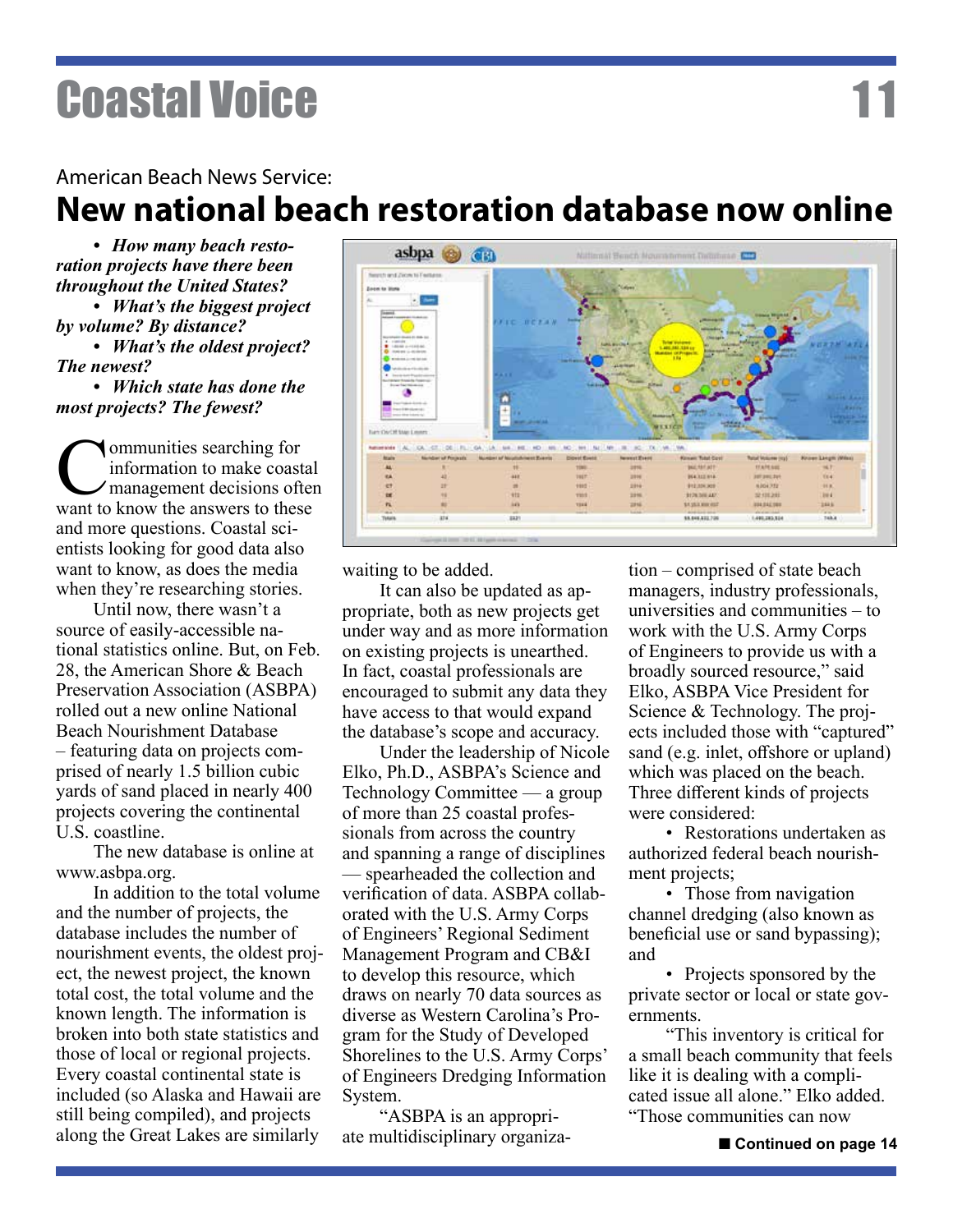#### American Beach News Service

### **Congress, fund coastal infrastructure despite Trump's budget blueprint**

Matural protective coastal<br>
infrastructure, such as<br>
lands, create and sustain U.S. jobs, infrastructure, such as beaches, dunes and wetprotect public resources and private property, and drive the U.S. economy. Congress would be wise to invest in these resources (and the science that supports them) despite the administration's budget blueprint that leaves U.S. coasts vulnerable by cutting vital programs and underfunding the science that protects lives, property and ecological resources.

Countless examples such as Superstorm Sandy and Hurricane Matthew make a convincing case that by investing millions of dollars now in coastal protection and resilience, the federal government will save billions of dollars in storm and flood damage later. Similarly, maintaining a reasonable federal investment in coastal science and technology offers a great return on investment through better coastal management and more effective response to natural disasters and manmade environmental emergencies.

Restoring and maintain our nation's first line of defense against coastal storms and flooding is a job bonanza. The National Oceanic and Atmospheric Agency (NOAA) estimates that coastal restoration creates or maintains 17 to 33 jobs for every million dollars spent . These are jobs at all levels of the economy: commercial fishermen and charter boat captains, lifeguards and hotel workers, dredging crews and coastal small business

employees, construction workers and engineers.

Furthermore, healthy coasts drive the coastal economy beaches alone generate \$225 billion to the national economy — and with 50% of Americans living near a coast, the coastal economy is America's economy. The protection that beaches, dunes, and wetlands provide, together with the understanding of how these systems work, ensures that critical public infrastructure and private property are protected and people are kept out of harm's way during hurricanes and other coastal disasters.

Sustaining these resources and supporting the economy and jobs they maintain takes a national investment, but a far cheaper one than paying to rebuild communities or restore natural habitat after a disaster. Some of the investments necessary to keep our coasts healthy and communities resilient include:

• The U.S. Army Corps of Engineers (USACE) shore protection program, which goes a long toward restoring beaches and rebuilding dunes before and after coastal storms strike;

• Comprehensive regional restoration programs and studies by USACE, NOAA and Environmental Protection Agency (EPA), work that is guided by natural systems rather than political boundaries and by science rather than partisanship;

• Coastal research programs at NOAA, U.S. Geologic Survey (USGS), BOEM and USACE, building a national base of coastal

#### **American Beach News Service**

The articles were sent the second and fourth Tuesday of the month to more than 400 media outlets. We encourage members to utilize information in these communications with their clients, constituents and others. A full list of all the ABNS articles can be located at http://www.asbpa.org/news/newsroom\_ beachnews.htm

knowledge and institutional insights that can be an invaluable resource to academia along with the public and private sectors;

• Science and community education programs, such as NO-AA's Sea Grant and Community Resilience grant programs, the U.S. Dept. of Housing and Urban Development's (HUD) resilience centers, and the EPA's Beach Water Quality Testing program, low-cost efforts that have a huge impact on bringing science to coastal communities via better water, health fisheries and more resilient economies;

• Academic research granting programs at all of the agencies listed here as well as the Office of Naval Research, the Naval Research Lab, and the National Science Foundation;

• Coastal management, such as NOAA's Coastal Zone Management and USACE's Regional Sediment Management programs, looking at the coast as a vital and interconnected system rather than a series of disparate pieces.

These programs work together to collect and analyze coastal data, inform state and local decisionmakers, reduce potential risks to public and private property, and provide federal support to buttress local and state efforts to restore eroded and degraded coastlines.

Unfortunately, the adminis-

■ Continued on page 14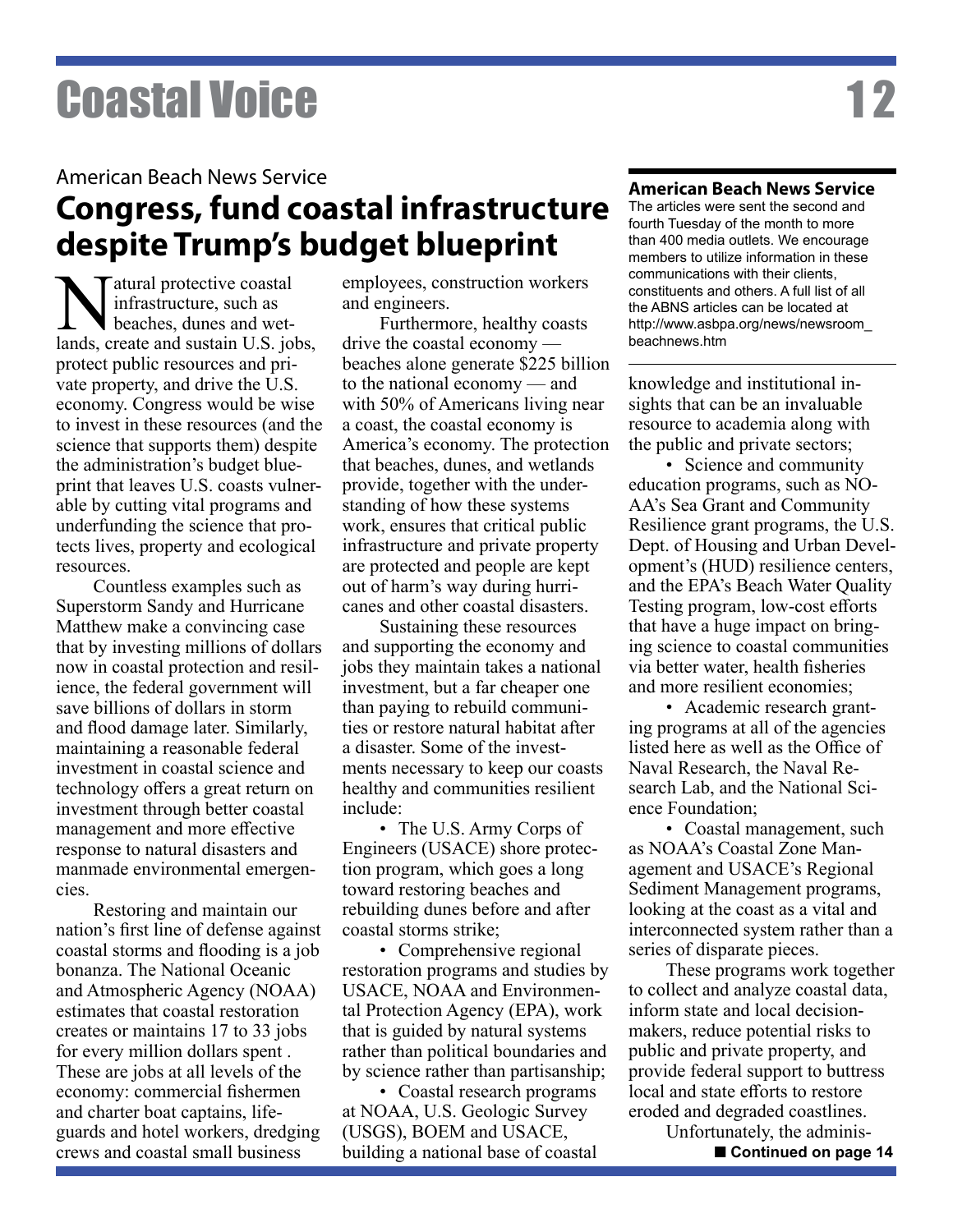**Communities with coastal<br>management programs in<br>place may feel they are<br>ready for whatever sea level cha** management programs in place may feel they are ready for whatever sea level change may throw at them (within reason). Should the level rise, they can adapt by increasing the height of the beach and dunes to compensate for both higher tides and stronger storms.

But for those communities who are on islands or on barrier beaches, what about the non-beach side? Is it ready for any rise in tides? What other vulnerable areas need to be looked at? It does you no good to have a high-and-dry beachfront if your mainland access is under water.

Communities around the country are facing the very real sea level change impacts already, as flooding that once was rare now becomes far too common. Often, these calamities make themselves felt on the non-beachfront side first, in a variety of subtle ways that can easily sneak up on you due to their slow progression.

How will you know there's a problem — and what (if anything) can be done?

**Flooding**: First and foremost, increased flooding (in both depth and frequency) is a dead giveaway that sea level is on the rise. Often the first indication there is a problem is that streets inundated more frequently, by waterfront properties complaining that their lawns are being attacked by seawater, and by seeing flood levels creeping higher and higher are clear warning signs. *What can you do?* Elevate, of course, buildings, roadways,

you name it; improve drainage in low-lying areas (assuming your drainage is not being similarly affected); even consider ways to create either barriers or distance on the non-beach side between high water lines and upland structures or infrastructure using wetlands, vegetation or other soft or hard structures.

**Septic systems:** If your community still relies on these systems for wastewater treatment, changes in sea level that push the groundwater levels higher will soon have an impact on their effectiveness. Most septic systems rely on drainfields to treat waste and must have significant separation (24 inches, as a rule) from the underlying groundwater. If those drainfields are inundated or holding tanks are sitting in ground water, you have a problem. *What can you do?* Nothing cheaply… moving to so-called performance systems (which clean wastewater above ground before releasing it into the ground) are pricey and take a lot of work to keep them running effectively. The alternative may be a move to sanitary sewer, which is a major public works effort requiring both time and money aplenty.

**Potable or irrigation water:**  Wells also feel an impact from rising ground water, either through salt water intrusion or increased pressure on the freshwater "lens" or aquifer your wells are accessing. *What can you do*? Move away from relying on wells or expect to install desalination devices on them. If you're not on a central water system now, you will be soon… and

either looking for a purer source or figuring out your options to remove the salt. That may also push your community toward a re-use or "gray water" system, to avoid having to use increasingly expensive potable water for irrigation.

**Stormwater management and drainage:** If levels are higher and storms are stronger, your community will need to be able to hold back higher levels or water… or retain more stormwater before needing to drain it immediately away. And if some of your current drainage outfalls are starting to go under water, their ability to work when needed will be increasingly compromised. *What can you do?*  Higher berms for retention or to forestall flooding, move outfalls higher and install one-way gates so water goes out but will not be drawn back in.

**Non-beachfront barriers:**  Holding back any rising tides on the bay side will take either barriers or buffers (as noted above). But you'll also need to look at what's already in place to see if they'll be able to stand up to higher water levels. *What can you do?* If you're using seawalls, they may need to be modified to both go higher and to avoid failure through overtopping or undercutting. And hard structures may need to be replaced with "living" shorelines, which create both a better buffer and give you the ability to move them further inland as waters push them there.

**Natural vs. human resources:** An island is finite and, as waters around it rise, there's less

■ Continued on page 15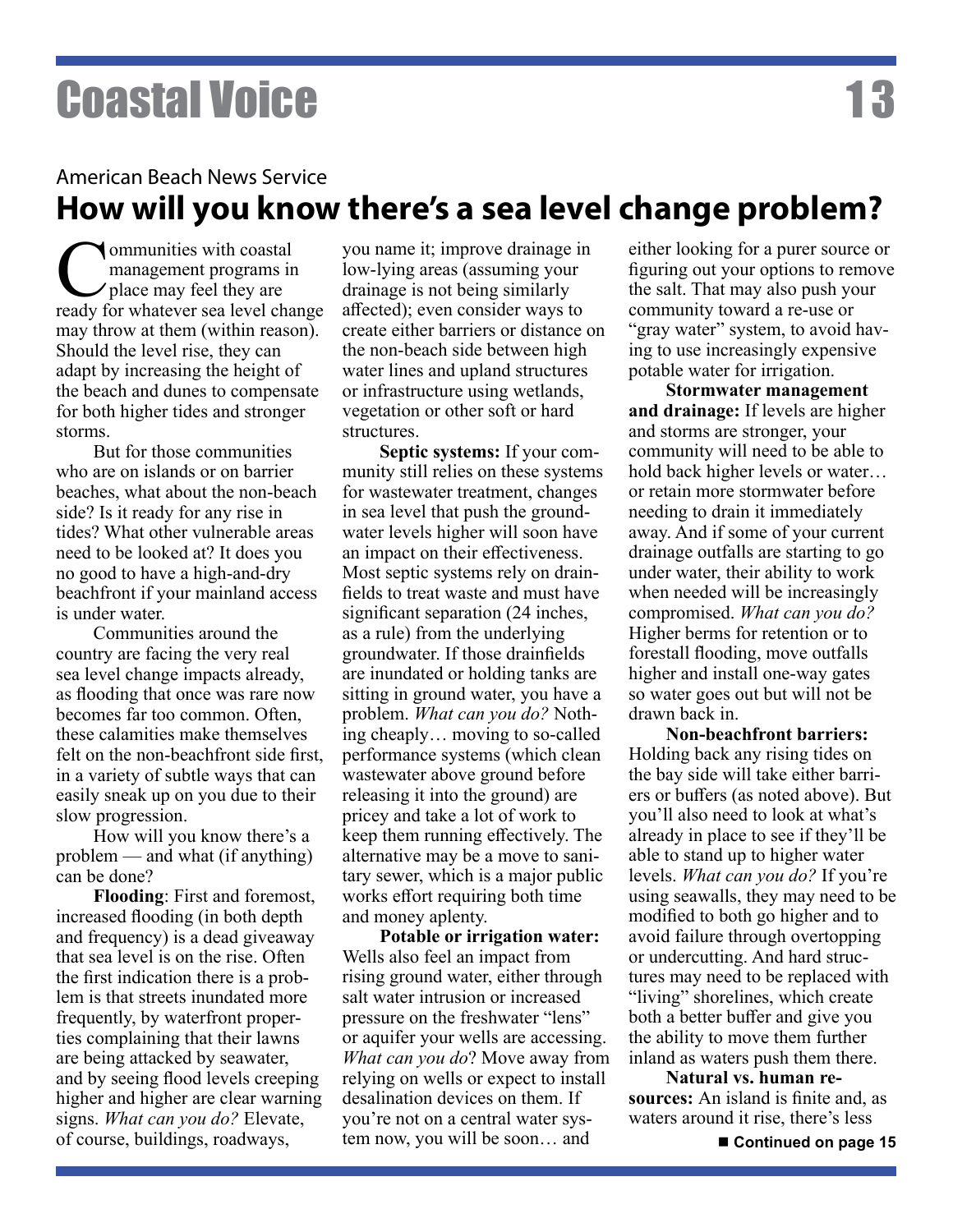#### Database-

see that there have been projects constructed since the early 20th century in every coastal state in the continental U.S. **Continued from page 11**

"These projects are coastal infrastructure that protect people, communities, other infrastructure, and jobs and are nesting, resting and feeding places for wildlife," said Elko.

The database was compiled from many sources nationwide and then reviewed for duplication and error (an ongoing process, but one which is being addressed here by cross-referencing and review by an array of coastal professionals).

#### **Fund–—————————————————**

■ Continued from page 12 tration's "Budget Blueprint" cuts or eliminates all of the programs mentioned here. The blueprint lacks both details and forethought, seeking short-term budget cuts while leaving the U.S. coast with long-term vulnerability. Reducing funding to these programs not only leaves our coast behind, but the effects will trickle down to diminish the science and technology capability of our nation as fewer research grants lead to fewer bright, young U.S. scientists and engineers.

Fortunately, Congress is ultimately responsible for developing the federal budget and should give greater consideration to how that budget will impact their constituents today and into the future than was shown in the administration's

Work on assembling this database began in 2004.

So, to answer those coastal questions at the beginning:

• **How many nationally**: 374 projects comprising 2,321 nourishment events (since a single project or location can undergo a number of nourishments or restorations during its lifetime). That has restored over 750 miles at a known cost of \$5.5 billion.

• **Most volume in a single event:** Panama City Beach, Initial Nourishment 1998-99, 9.1M cy

• **Most sand placed by a coastal state:** California at nearly 400 million cubic yards of sand.

blueprint.

In particular, coastal Members of Congress need to take strong stand for investing in coastal infrastructure and research. They will be the ones meeting with constituents whose homes have washed away, or worse, because cuts to coastal data, shoreline restoration and monitoring programs made storm predictions worse, allowed unacceptable coastal ecological degradation and left coastal communities, their residents, and their economic futures more vulnerable.

An investment in coastal science and infrastructure is an investment in America's future. Congress must take the lead and develop a budget that builds up our coast, and not follow a blueprint that tears it down.  $\mathbf{\hat{v}}$ 

• **Longest project:** Sea Bright to Manasquan, NJ at 21 miles long

• **The oldest**: Coney Island, NY, with the first project in 1923. Rockaway and Jones Beaches are close behind with 1926 and 1927 respectively.

• **The newest**: Since projects are being started every month, that will be an ever-changing question.

• **State with the most**: Florida leads in both projects (80) and nourishment events (549).

• **State with the least:** Oregon, so far… but the results may change as more data is confirmed soon.  $\mathbf{\hat{v}}$ 

### **CONFERENCES**

■ **April 25:** Texas Chapter 2017 Symposium, "Comprehensive Texas Shorelines," Port Aransas, Texas. Online at www.texasasbpa. org/site/asbpa-2017-symposium/

■ May 23-24: Headwaters to Ocean Conference, University of California, Irvine. Details at http:// oceans.uci.edu/headwaters-oceanh2o-conference/

n **Sept. 27-29**: FSBPA Annual Conference, Westin Fort Lauderdale Beach Resort, Fort Lauderdale, FL; www.fsbpa.com.

**n** Oct. 24-27: ASBPA National Coastal Conference, Fort Lauderdale-Broward County Convention Center and Hilton Fort Lauderdale Marina Hotel. Abstract are due May 8. Details at http:// asbpa.org/2017/02/23/abstracts-arenow-being-solicited-for-the-asbpa-2017-national-coastal-conference/

**Nov. 13-14: North Carolina** Beach, Inlet & Waterway Association's 2017 Annual Conference. Details at www.ncbiwa.org.  $\mathbf{\hat{v}}$